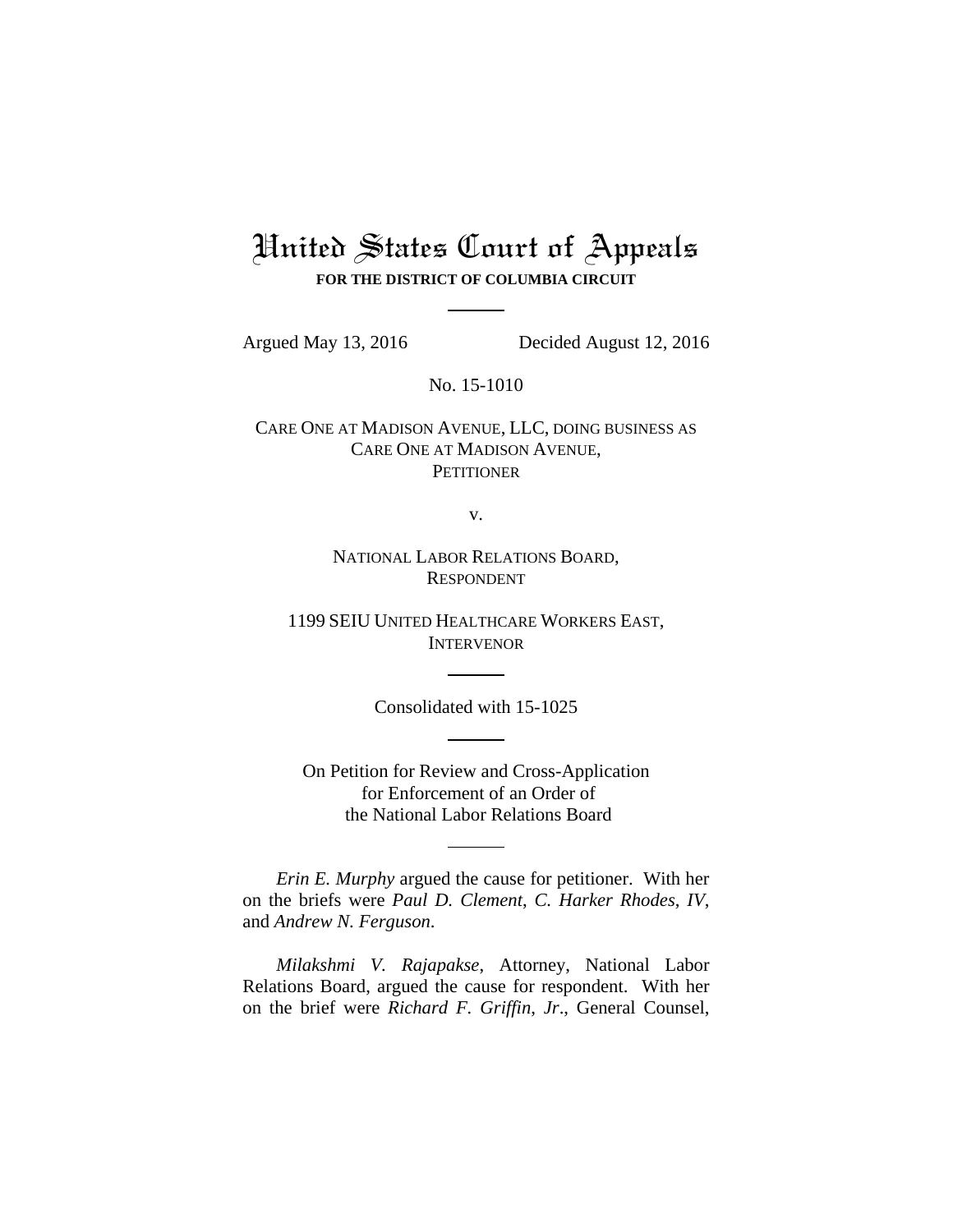*Jennifer Abruzzo*, Deputy General Counsel, *John H. Ferguson*, Associate General Counsel, *Linda Dreeben*, Deputy Associate General Counsel, *Robert J. Englehart*, Supervisory Attorney, and *Douglas Callahan*, Attorney.

*Katherine H. Hansen* argued the cause for intervenor. With her on the brief was *William S. Massey*.

#### Before: ROGERS, PILLARD and WILKINS, *Circuit Judges*.

#### Opinion for the Court filed by *Circuit Judge* PILLARD.

 PILLARD, *Circuit Judge*: The National Labor Relations Board (the Board) determined that petitioner Care One at Madison Avenue (Care One or the Company) committed a series of unfair labor practices in an effort to prevent the certification of a union at its nursing home and rehabilitation facility in Morristown, New Jersey. After the union lost a representation election in March 2012, it filed objections and charges of unfair labor practices with the Board. The Board held that Care One had interfered with employees' protected activity and discriminated against union-eligible employees in violation of the National Labor Relations Act (the Act) by instituting a system-wide, discretionary benefits increase shortly before a scheduled representation election and denying the increase to the union-eligible employees. The Board also concluded that the company unlawfully interfered with its employees' right to organize by distributing to employees eligible to vote in the upcoming election a threatening leaflet associating unionization with job loss; presenting a slideshow depicting employees, without their consent, as if they supported the Company's antiunion campaign; and issuing a post-election memorandum reiterating the company's workplace violence policy, which the Board concluded could reasonably be read in context to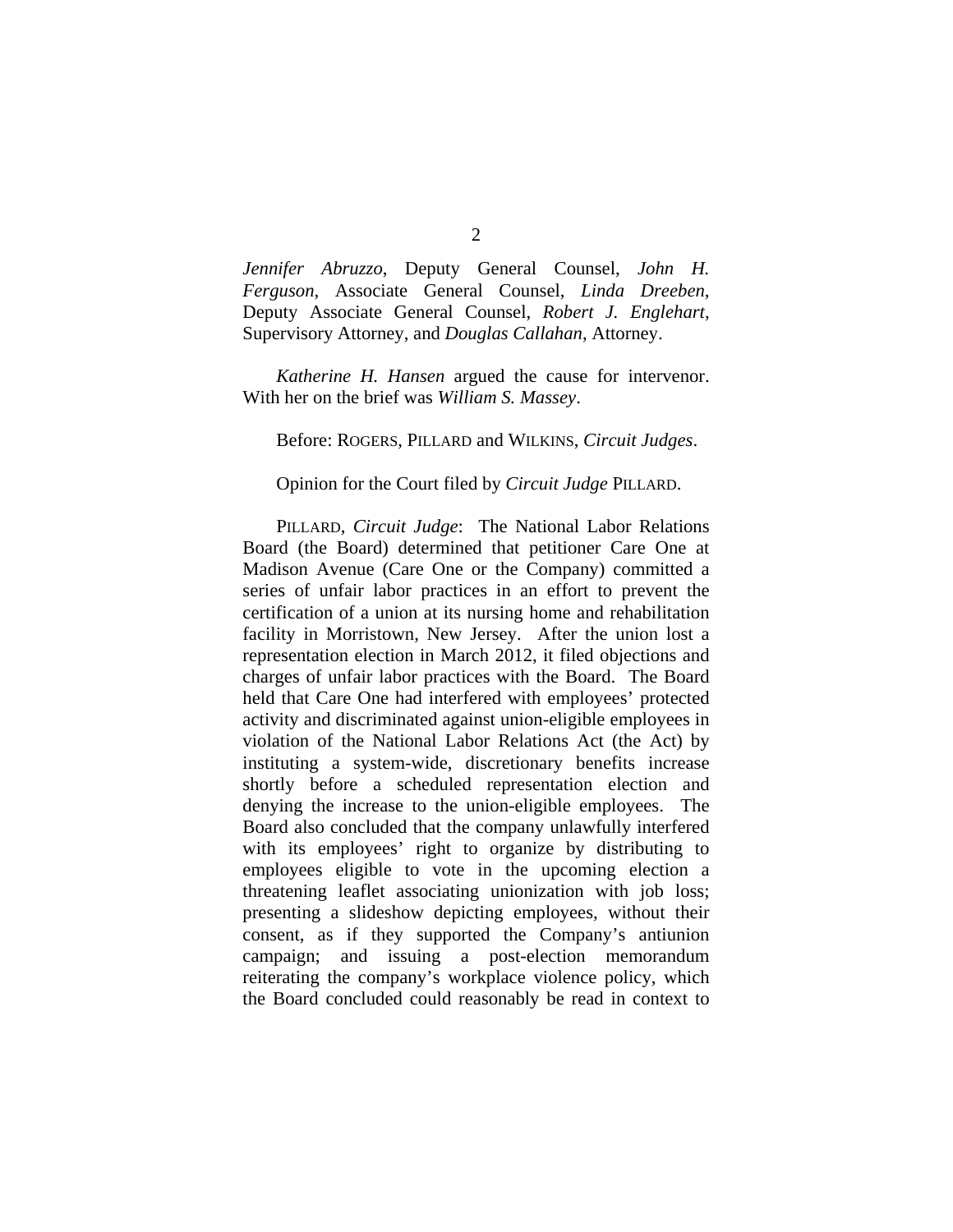threaten reprisal for protected union activity. *Care One at Madison Ave., LLC d/b/a Care One at Madison Ave. & 1199 SEIU, United Healthcare Workers E.*, 361 N.L.R.B. No. 159, 2014 WL 7339612 (Dec. 16, 2014).

We deny Care One's petition for review and grant the Board's cross-application for enforcement of its order on each of the charges.

## I. Background

The Company's Morristown, New Jersey, nursing home, Care One at Madison Avenue, is part of a network of approximately twenty nursing and rehabilitation facilities that Care One Management runs across the state. Employees at those facilities share a common health insurance plan. Effective January 1, 2012, Care One Management modified its company-wide plan, reducing benefits and increasing costs for its employees.

As Care One Management was eliminating benefits, employees at the Madison Avenue facility were organizing. On January 23, 2012, 1199 SEIU United Healthcare Workers East (the Union) filed a petition for an election to represent full-time and regular part-time non-professional employees at that location.

Meanwhile, Care One decided it would reverse cuts it had made to its health insurance plan, thereby restoring many benefits to their pre-2012 levels. The Company announced the restoration of benefits in a March 5, 2012, memorandum, just three weeks shy of the scheduled representation election, with the restoration to become effective the day of the election. Care One withheld the March 5 memorandum only from union-eligible employees without any explanation, and did not tell the excluded employees when or whether their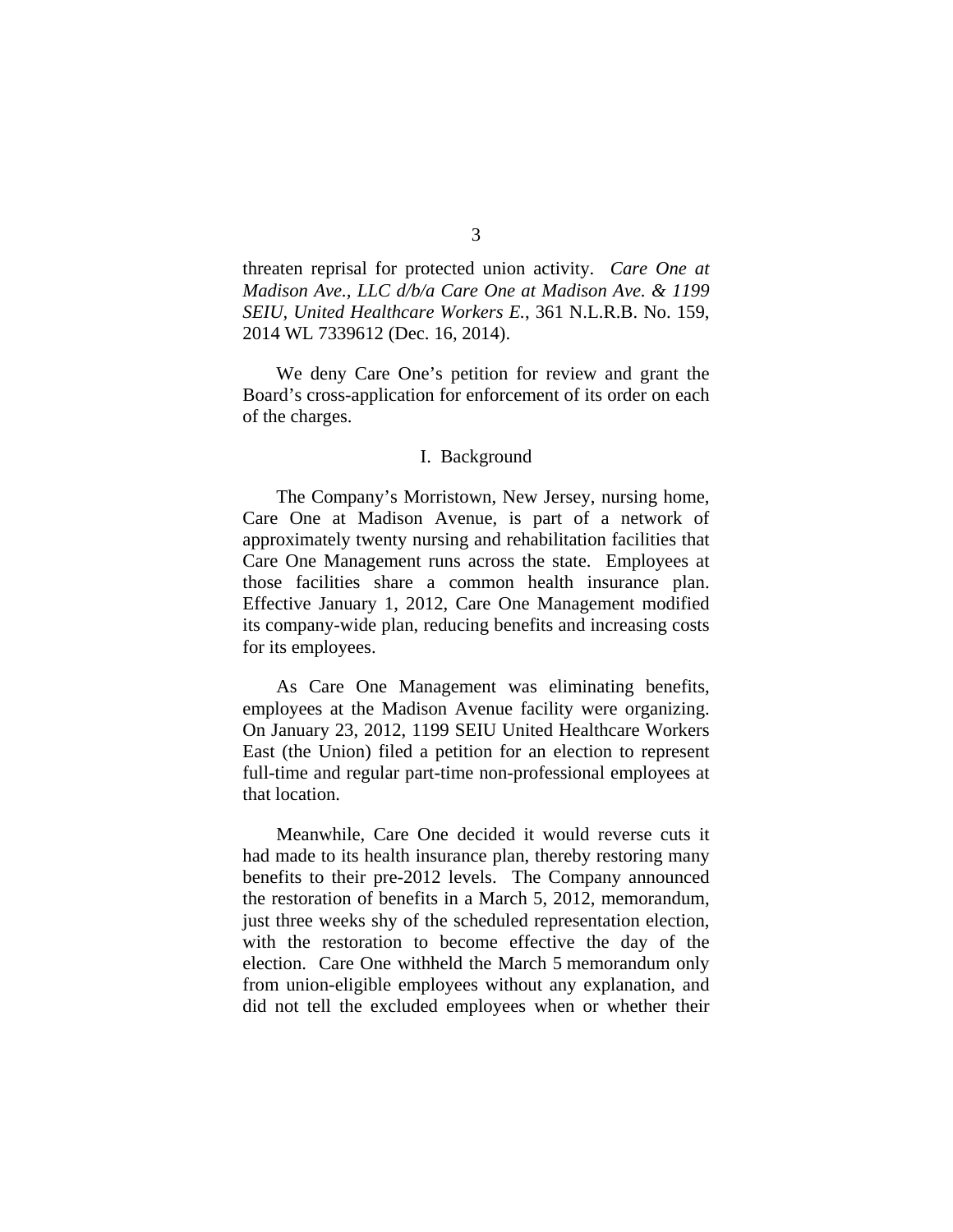benefits would be restored. Care One facilities administrator George Arezzo, however, posted the memorandum at the Madison Avenue facility where union-eligible employees could—and did—see it. When the excluded employees asked Arezzo about the benefits, he refused to discuss the matter with them. The sole reason the Company offers for its targeted exclusion of the union-eligible employees is "the pendency of the representation election." J.A. 93, 187.

 In the months leading up to the election, Care One campaigned against the Union. The Company distributed leaflets to the Union-eligible employees, which told them to "Get the Facts!" J.A. 98. One of those leaflets directed employees to "think about what you need to do when you vote" and listed a series of questions for employees to consider, including, "Do you want to give outsiders the power to jeopardize your job by putting you out on *strike*?" *Id*. (emphasis in original). The answer, the company emphasized in bold, oversized type, was "NO." *Id*.

On March 21, two days before the election, the Company held a mandatory meeting for all union-eligible employees. At the meeting, Arezzo made the Company's final argument against the Union. He told the employees that Care One was a "family" that would work better together without a union. J.A. 41. At the end of the meeting, Arezzo showed the employees a slideshow that reiterated the "we are family" theme. The slideshow included images of many of the unioneligible employees. Care One management had represented when it took the employees' photographs that they were for a Valentine's Day activity, a patient-care program, and a display case in the common space of the facility. Management never sought or received consent from employees to use their photographs in the antiunion campaign slideshow, nor did it make any disclaimer that the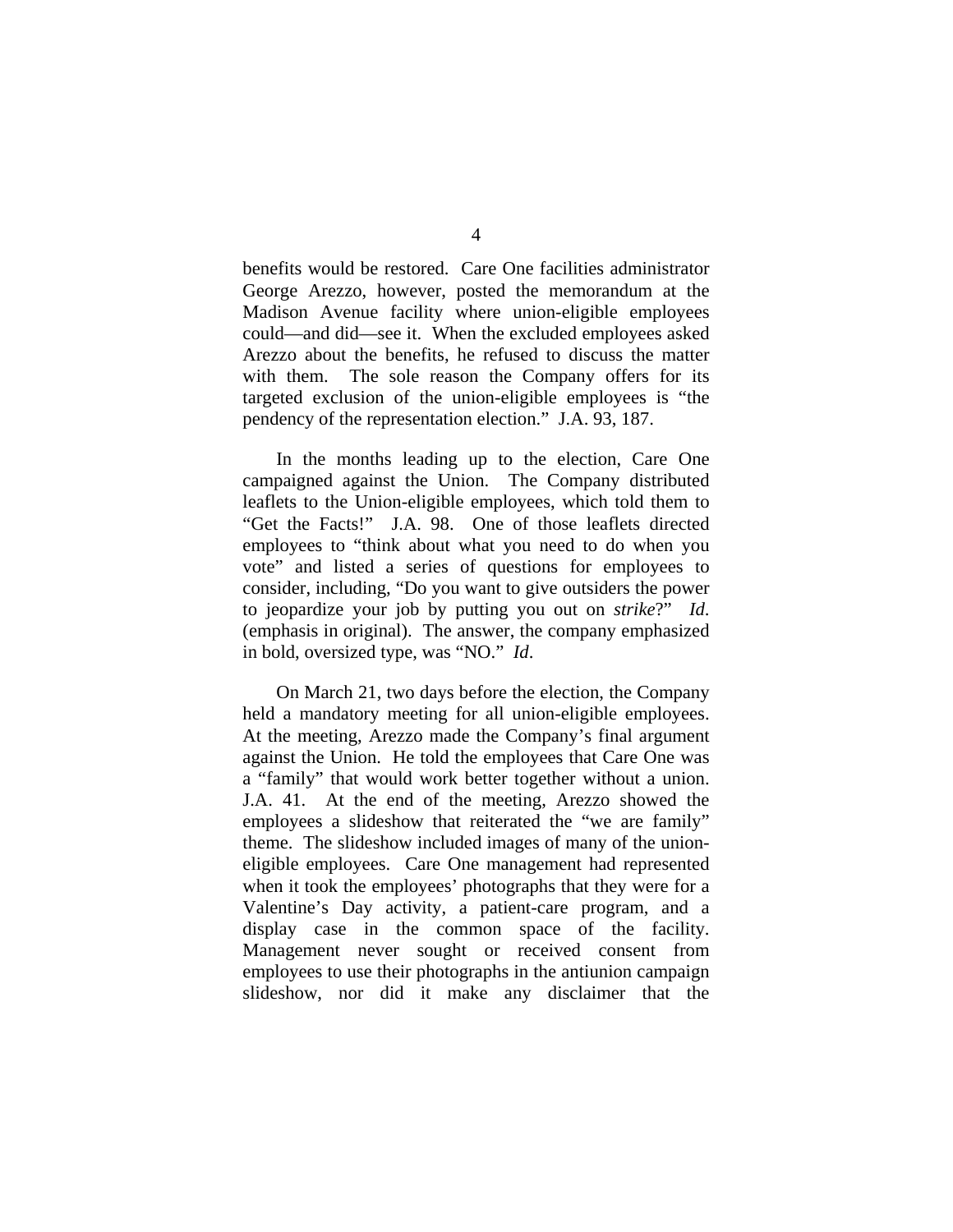presentation did not necessarily reflect the views of the employees depicted. In the slideshow, the images of employees were set against a recording of Sister Sledge singing "We are Family." When the slideshow concluded, Arezzo reportedly said to the employees, "Please vote no, give management a chance, we're a family, we're a team." J.A. 55.

When the Union held the election two days later, fiftyseven employees voted for union representation and fiftyeight voted against.

On March 26, three days after the election, Arezzo posted a memorandum entitled "Teamwork and Dignity and Respect" on the employee bulletin board. Arezzo's memorandum addressed the Madison Avenue facility's employees: "Now that the NLRB Election is behind us," he wrote, "I was hoping that everyone would put their differences behind them and pull together as a team." J.A. 124. Arezzo asserted in the memorandum that he had heard that "a few employees are not treating their fellow team members with respect and dignity" and noted "disturbing reports that some of our team members have been threatened." *Id*. He went on to say that "employees have a right to make up their own minds regarding the union" and that he "respect[ed] the right employees have to be for or against the union," *id*., but cautioned that those rights "do not give anyone the right to threaten or intimidate another team member, for any reason," *id*. Arezzo attached to the memorandum Care One's pre-existing Workplace Violence Prevention policy. There was in fact no evidence of any threats or intimidation, or even reports thereof, leaving employees to wonder what communications or activities surrounding the union representation election the management thought the referenced disciplinary policy encompassed.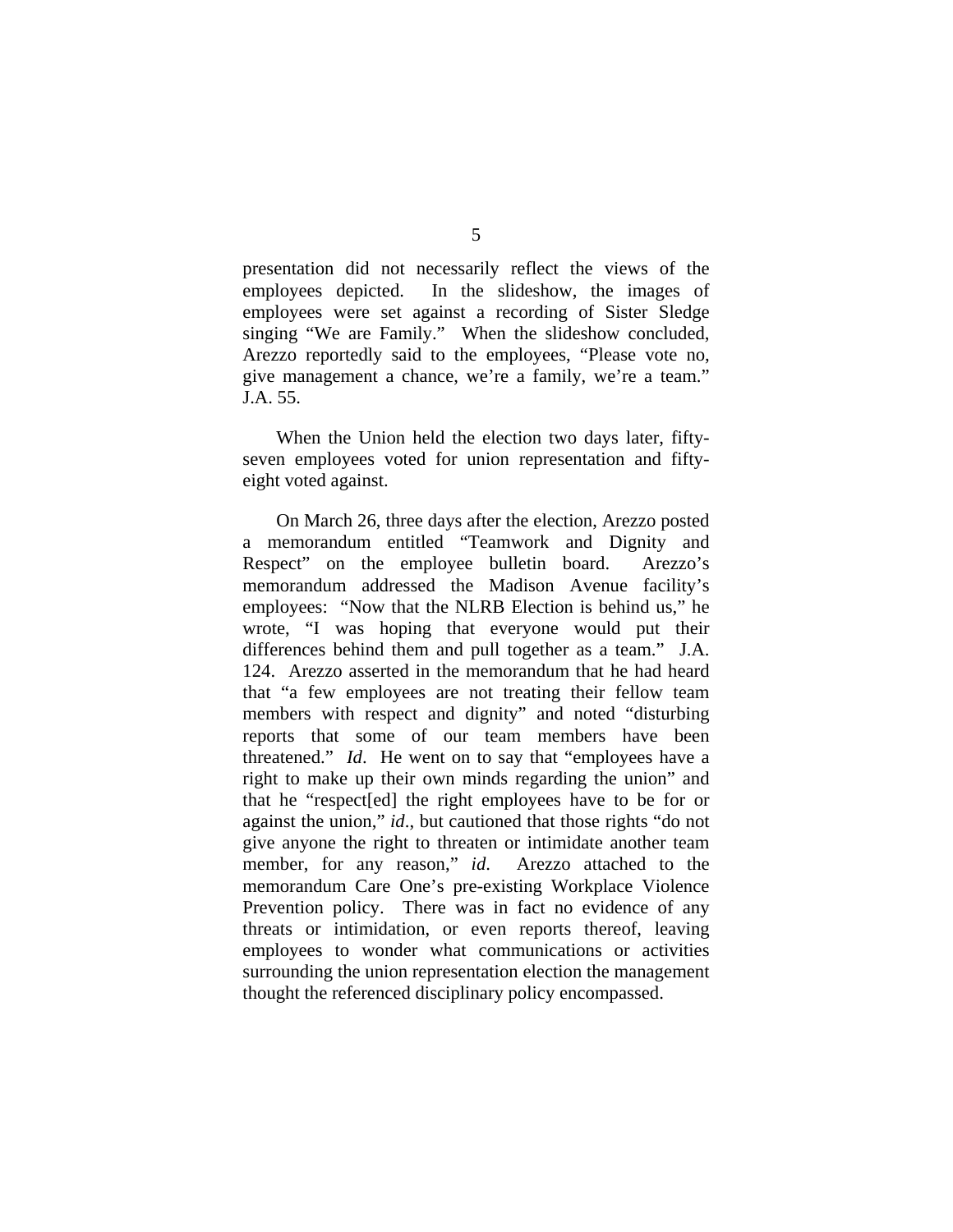The Union filed several objections to the unsuccessful election. The Board upheld most of those objections and ordered a new election. *Care One at Madison Avenue*, Case 22-RC-072946, 2012 WL 4049006 (N.L.R.B. Sept. 13, 2012). The Union also filed several unfair labor practice charges against Care One, prompting the Board's Acting General Counsel to bring the charges at issue in this case. The second representation election awaits the resolution of these unfair labor practice charges.

The parties waived an in-person hearing and instead submitted a stipulated record. Based on that record, an ALJ found that Care One's challenged antiunion conduct before and immediately following the representation election violated sections  $8(a)(1)$  and  $8(a)(3)$  of the Act. 29 U.S.C.  $§ 158(a)(1) \& (a)(3)$ . In a December 16, 2014, Decision and Order, the Board upheld the ALJ's findings and conclusions, with the exception that Member Johnson dissented from the Board's holding that the post-election memorandum could reasonably be read as unlawfully threatening protected activity.

Care One petitioned this court for review of the Board's order, the Board cross-applied for enforcement, and the Union intervened in support of the Board. We have jurisdiction over the petition and application under sections  $10(e)$  and  $10(f)$  of the Act. 29 U.S.C. §§ 160(e), (f).

#### II. Analysis

When workers begin to organize, their employer may take many steps to convince them not to form a union. But no employer has completely free rein. The National Labor Relations Act, interpreted in decades of precedent of the Board and the courts, strikes a balance between the prerogatives of employers and the rights of employees.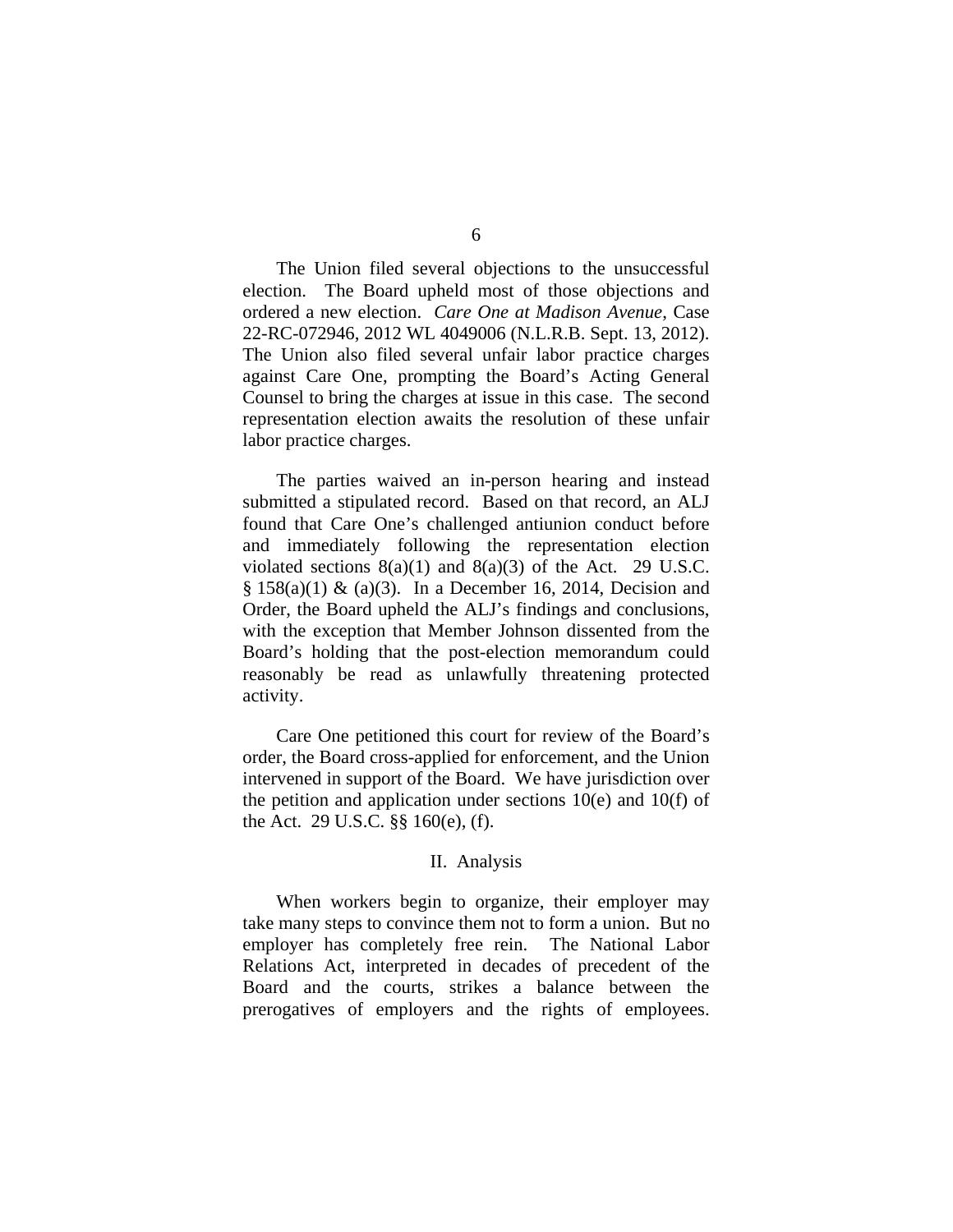Because "the NLRB has the primary responsibility for developing and applying national labor policy," *NLRB v. Curtin Matheson Sci., Inc*., 494 U.S. 775, 786 (1990), we will "uphold the Board's legal determinations so long as they are neither arbitrary nor inconsistent with established law," *Tualatin Elec., Inc. v. NLRB*, 253 F.3d 714, 717 (D.C. Cir. 2001). On questions of fact, the Board's findings are "conclusive" if "supported by substantial evidence on the record considered as a whole." 29 U.S.C. § 160(e); *see Universal Camera Corp. v. NLRB*, 340 U.S. 474, 490 (1951).

Applying those standards, we grant the Board's application for enforcement of its order.

# a. Pre-election Benefit Grant to All Except Union-Eligible Employees

An employer must refrain from interfering with or discouraging the exercise of protected labor rights by either granting or withholding a benefit. Whether interference is accomplished by dangling a carrot or brandishing a stick, the Supreme Court has long counseled that it is interference all the same. *See NLRB v. Great Dane Trailers, Inc.*, 388 U.S. 26, 32 (1967); *NLRB v. Exchange Parts Co.*, 375 U.S. 405, 409-10 (1964). What the Act requires is that the employer make its benefits decisions "precisely as it would if the union were not on the scene." *Federated Logistics & Operations v. NLRB*, 400 F.3d 920, 927 (D.C. Cir. 2005) (quoting *Perdue Farms, Inc. Cookin' Good Division v. NLRB*, 144 F.3d 830, 836 (D.C. Cir. 1998)). Section 7 of the NLRA protects a range of employee rights to form, join, and support labor unions and engage in bargaining and other concerted activities to advance their interests in the workplace. 29 U.S.C. § 157. An employer may not use benefit eligibility as a means of discouraging employees from participating in a representation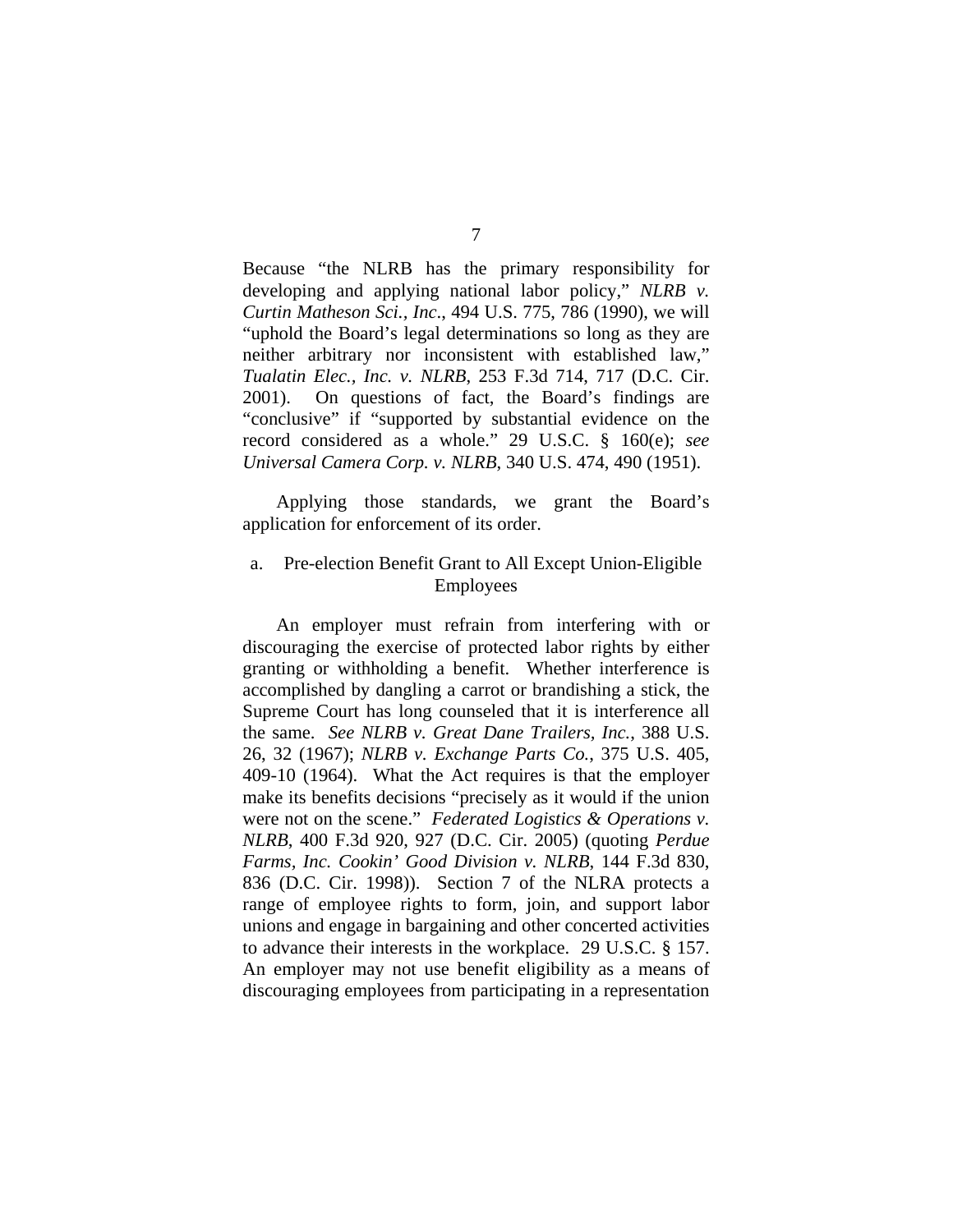election. *See* 29 U.S.C. § 158(a)(1). And it may not, without valid reason, treat employees differently in the promise or offer of important employee benefits based on the employees' participation in protected activities. *See* 29 U.S.C.  $§ 158(a)(3).$ 

When Care One timed the announcement of its discretionary, one-time, system-wide reinstatement of a valued healthcare benefit just three weeks before a scheduled representation election, withheld that benefit from only its union-eligible employees, and offered "the pendency of the representation election" as its sole reason, it violated the Act. The Company thereby discouraged union membership in violation of section  $8(a)(1)$ , and discriminated against unioneligible employees in regard to a term of employment, in violation of section 8(a)(3).

Substantial evidence supports the Board's conclusion that the way in which Care One reinstated the health plan unlawfully interfered with its employees' right to organize in violation of Section  $8(a)(1)$ . As we have explained, "an employer may not withhold a wage increase that would have been granted but for a union organizing campaign." *Federated Logistics*, 400 F.3d at 927. By the same token, "implementation of a benefit before a scheduled election, . . . without a showing of business justification, has itself been deemed evidence of improper motive." *Pedro's, Inc. v. NLRB*, 652 F.2d 1005, 1009 n.11 (D.C. Cir. 1981). Section 8(a)(1) prohibits an employer from conferring or withholding a benefit "with the express purpose of impinging upon [employees'] freedom of choice for or against unionization" where such action "is reasonably calculated to have that effect." *Exchange Parts*, 375 U.S. at 409.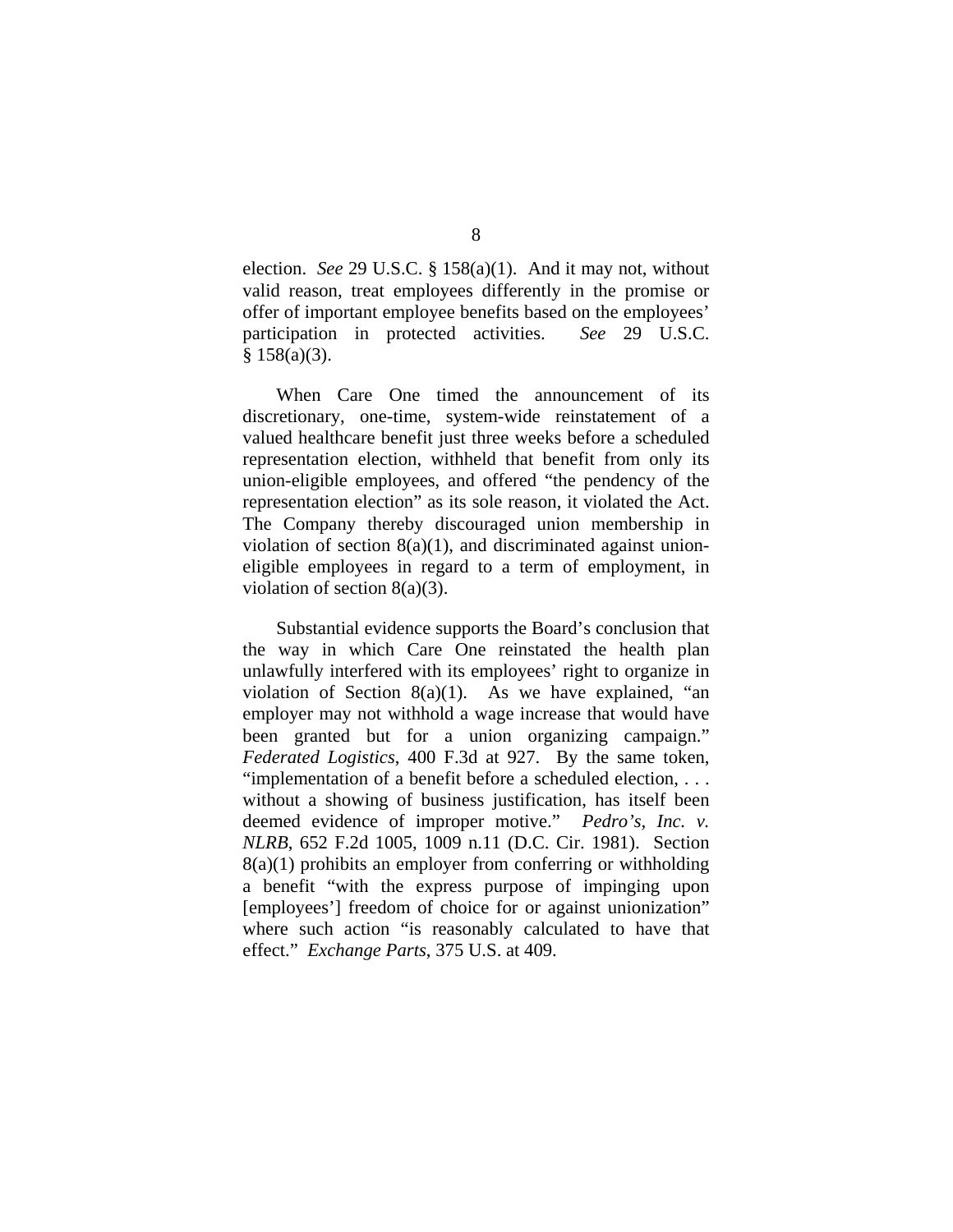The circumstances here are telling: Three weeks before the scheduled election, the Company decided to grant a system-wide benefit, but created a targeted exclusion of the union-eligible employees. And, according to the parties' Joint Stipulation of Facts, "[i]t was because of the pendency of the representation election" that the Employer excluded eligible voters from its March 5, 2012, notification to all other employees that "they would receive the improvements in the health insurance plan and that their employee contributions would be reduced on March 23, 2012." J.A. 93. There is thus no dispute that Care One would have extended the benefit to its union eligible employees were it not for their protected activity.

The particulars of the timing further support the Board's finding of unlawful motive. The Company had eliminated the benefits months earlier, and its decision to reinstate them was a one-time, wholly discretionary choice. Employees had been objecting to the benefits cut all along, yet Care One chose early March to announce its decision to restore them. There is no evidence that the timing was part of any regularly scheduled benefits open-season or annual renewal, for example; the record is devoid of any legitimate business rationale for the Company's chosen timing. That timing is particularly indefensible given that the Company awarded the benefits retroactive to January, meaning that waiting until March saved it no money, and making the announcement before rather than after the election did not ensure earlier coverage to its employees.

The timing and context, the exclusion of the unioneligible employees, and the admitted attention to the upcoming election provide substantial evidence to support the Board's determination that Care One unlawfully sought to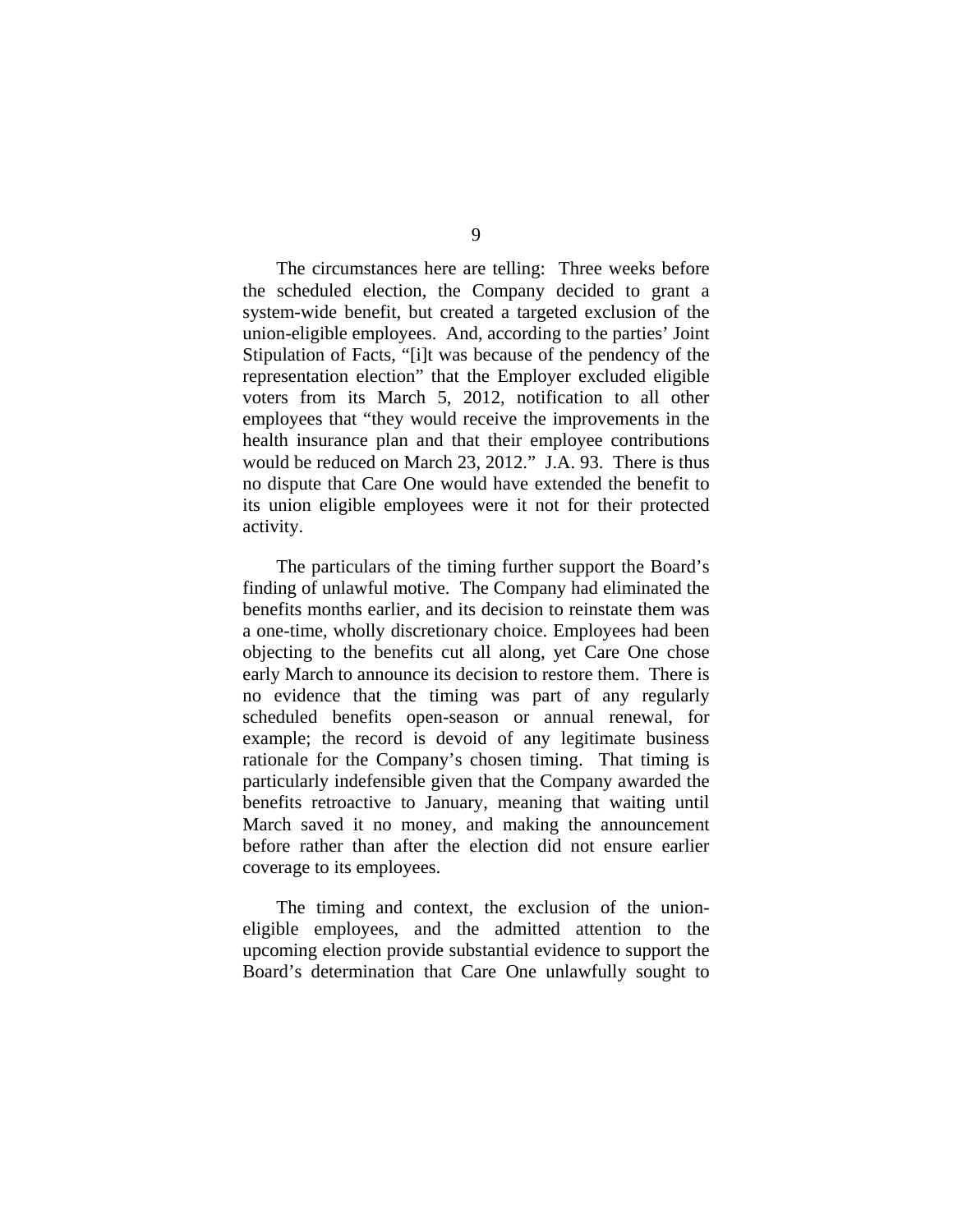induce the employees to reject the union in violation of section  $8(a)(1)$ .

Substantial evidence also supports the Board's conclusion that, by discriminating with respect to a term of employment, Care One unlawfully discouraged union membership in violation of section  $8(a)(3)$ . A showing of a targeted withholding of a significant employee benefit only from those employees who are in the process of exercising or are about to exercise protected rights may, without more, "bear[] 'its own indicia of intent'" to discourage employee exercise of those rights. *See Great Dane*, 388 U.S. at 33 (quoting *NLRB v. Erie Resistor Corp.*, 373 U.S. 221, 228 (1963)). Where the Board has shown that the "employer engaged in discriminatory conduct which could have adversely affected employee rights to *some* extent," the burden shifts to the employer "to establish that he was motivated by legitimate objectives since proof of motivation is most accessible to him." *Id*. at 34 (emphasis in original). Because Care One has made no attempt to show that the exclusion of union-eligible employees from its system-wide restoration of benefits was motivated by any legitimate business objective, the Company failed to meet that burden.

 Care One argues that its conduct cannot amount to an unfair labor practice because it was merely attempting to navigate in good faith what it views as the Board's "incoherent jurisprudence." Reply Br. of Petitioner 1. The Company insists that, had it included its union-eligible employees in the benefits increase, it would have risked a Board determination that it was seeking to buy the employees' votes with the improved benefits in violation of the Act as interpreted in *Exchange Parts*, 375 U.S. 405. The Board's decision in *Noah's New York Bagels*, 324 N.L.R.B. 266, 272 (1997), instructed the company to withhold the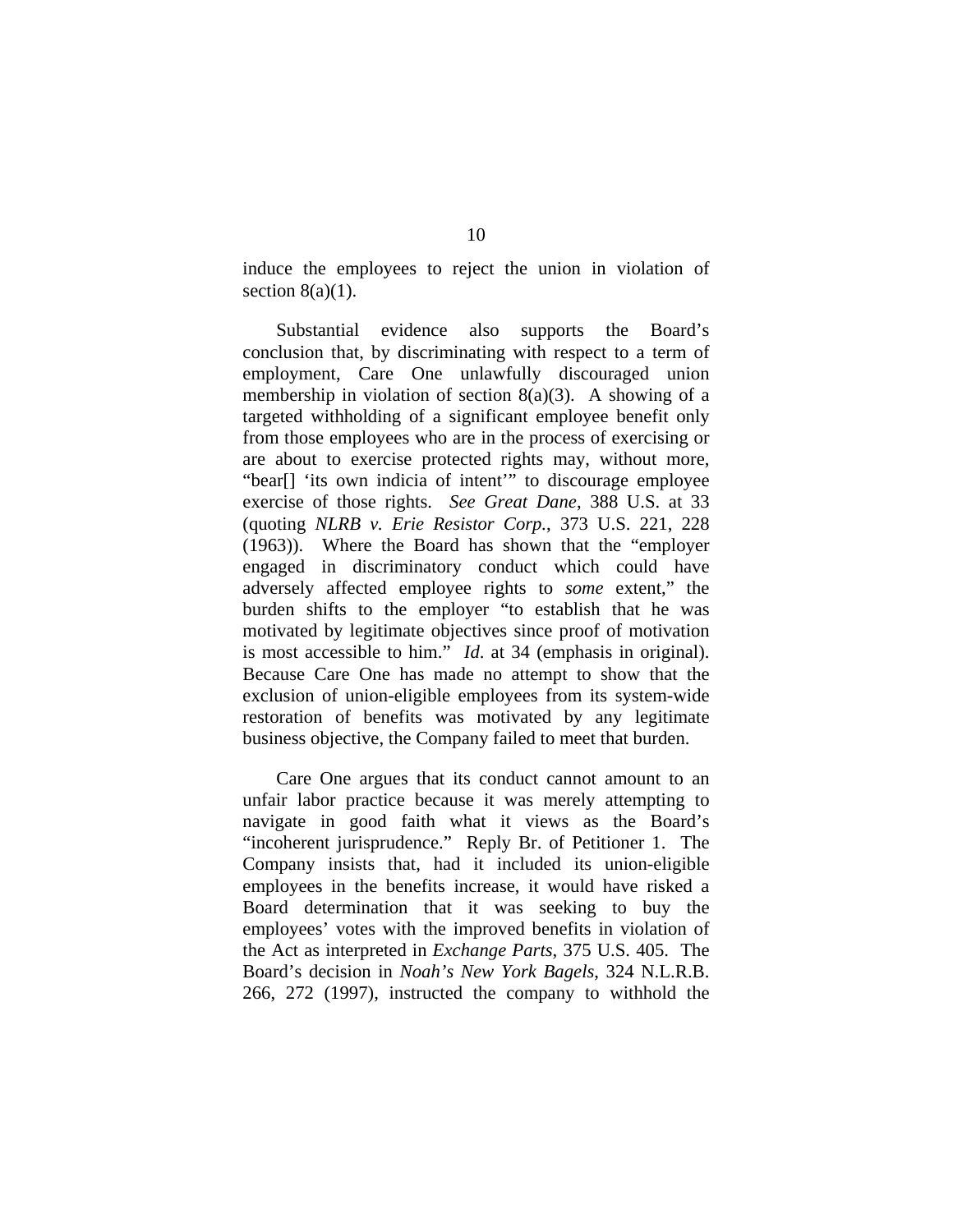benefits increase from the union-eligible employees, Care One argues, while the Board's decision in *In Re Noah's Bay Area Bagels, LLC*, 331 N.L.R.B. 188, 190-91 (2000), required that it grant them the increase. Care One vividly complains that the Board adheres to "Janus-faced" precedent—a "'damned if you do, damned if you don't' doctrine"—that puts the Company in an untenable position, Br. of Petitioner 26, 28, 32, and that all it was trying to do was to maintain the status quo, *id*. at 23.

In particular, Care One contends that the Board's "contradictory precedent" makes it impossible for employers to make benefits changes during the pendency of a representation election, *id*. at 22-23, but neither the Board's case law nor ours creates the quandary Care One describes. Contrary to Care One's contentions, the Act does not require a company facing a union election to freeze its operations. An employer may make regularly scheduled benefits changes if it does so without treating employees differently based on their participation in protected activities, and without any motive of inducing employees to vote against the union. *See Pedro's, Inc.*, 652 F.2d at 1008. And where its legitimate business purpose so directs, an employer may move ahead with even an unscheduled, discretionary benefits change in the pendency of a representation election; what it must avoid is doing so for the purpose of attempting to influence employees' votes. *See Exchange Parts*, 375 U.S. at 409. But where, as here, an employer, without any legitimate explanation, schedules a discretionary, one-time benefit restoration just before an election and excludes from the benefit only the union-eligible employees, that employer reasonably may be viewed as attempting to discourage eligible employees' support for the union. *See Perdue Farms*, 144 F.3d at 837.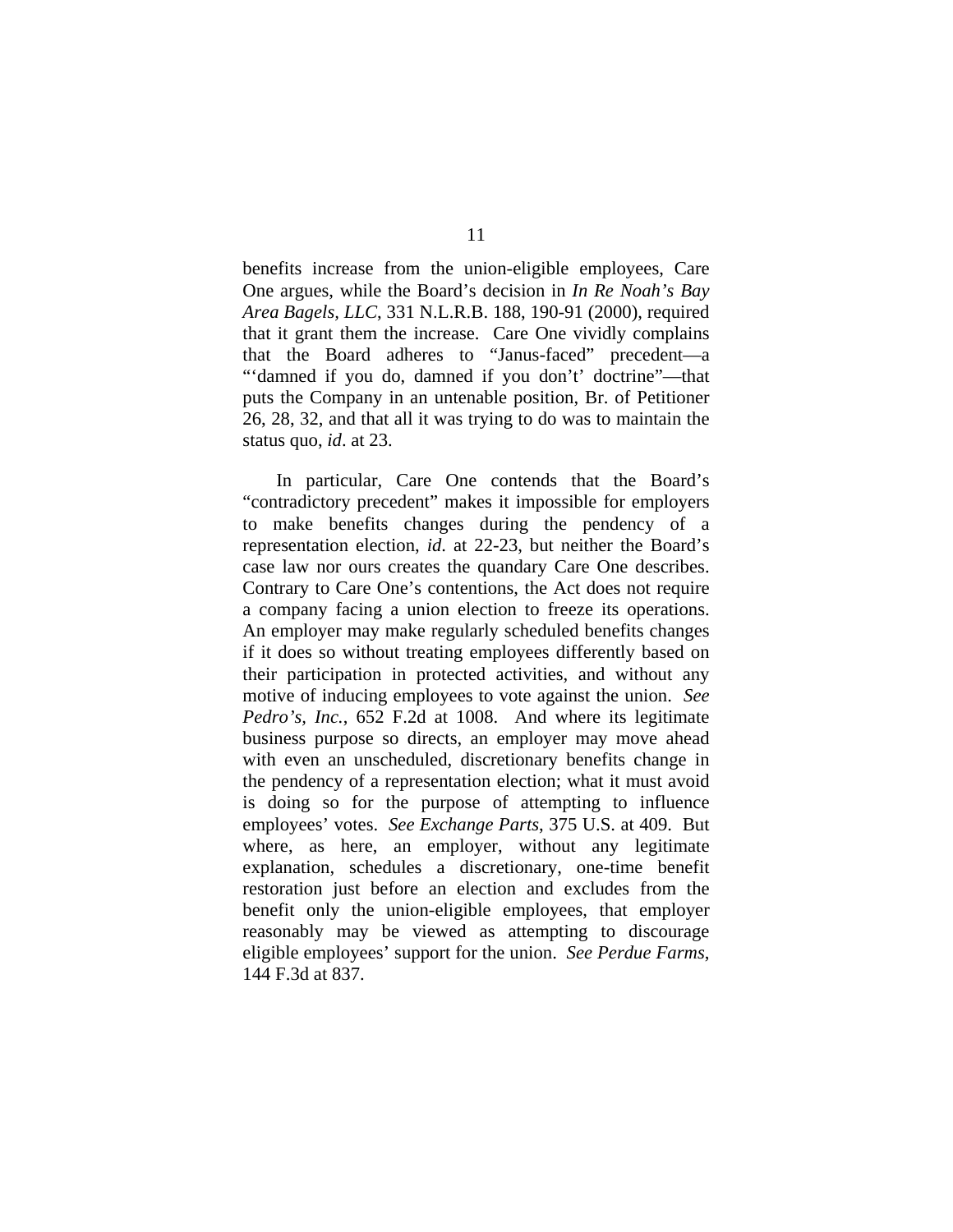It simply is not the case, as the Company argues, that the Board has applied a *per se* rule that granting or withholding a discretionary benefits increase once an election is scheduled violates the Act, irrespective of the employer's motive. In all cases, the question is whether the employer's benefit decision was made for legitimate business reasons or because of protected activity. Under established law, an employer facing a representation election may, for example, continue to implement a benefit it had previously planned to offer its employees before they began organizing. *See Pedro's, Inc.*, 652 F.2d at 1008. An employer may have a legitimate reason in some circumstances for conferring a company-wide benefit on its employees, including union-eligible employees, during the pendency of an election, in which case extending the benefit to union-eligible employees would not be a coercive offer in violation of the Act. *See, e.g.*, *Noah's Bay Area Bagels*, 331 N.L.R.B. at 190*.* There is, however, good reason for the Board's caution that the "more prudent course" is to not grant a discretionary benefits increase just before a union election. *Noah's New York Bagels*, 324 NLRB at 272. Where an employer lacks a legitimate business reason for giving a benefit in the run-up to an election, a brief delay until after the election is a simple way to guard against a finding that the employer timed the announcement of the benefit in an effort to influence employees' voting behavior.

The Company's only proffered justification for omitting the union-eligible employees from the benefit was its legally erroneous view that the Board's precedent so required. But reliance on "dubious legal advice" does not excuse an employer's discrimination. *See St. Francis Fed'n of Nurses & Health Prof'ls v. NLRB*, 729 F.2d 844, 852 (D.C. Cir. 1984); *800 River Rd. Operating Co. v. NLRB*, 784 F.3d 902, 910 n.5 (3d Cir. 2015). Unlike in *800 River Road*, where the Board had made no findings as to the employer's motivations,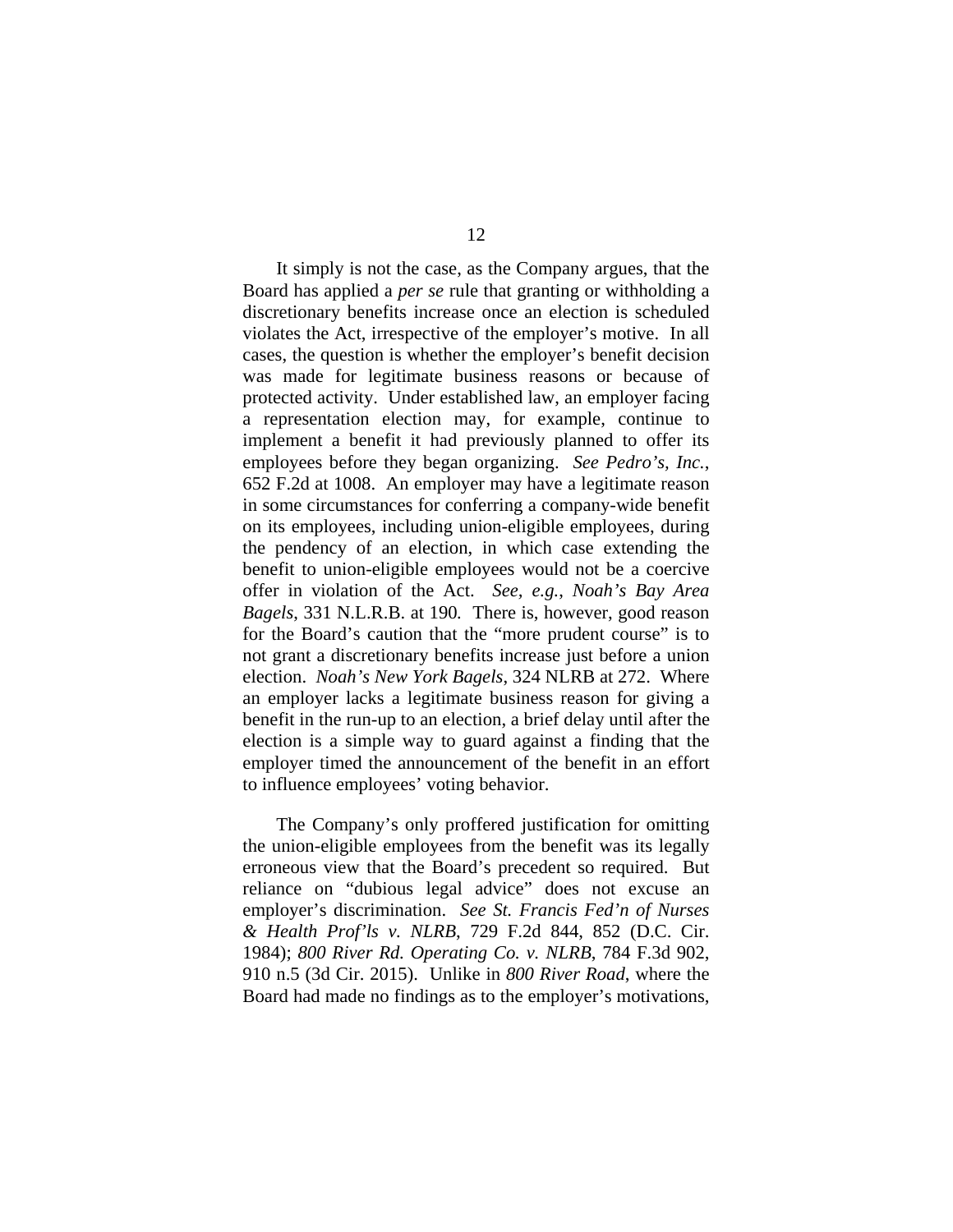784 F.2d at 907-08, the Board found here that the sole reason Care One withheld the benefit increase from the unioneligible employees and no others was to dissuade employees from voting for the union in the imminent election.

In view of the applicable legal principles and the record in its entirety, we hold that substantial evidence supports the Board's conclusion that Care One's announcement of its decision to selectively restore popular benefits was an effort to discourage union membership in violation of section  $8(a)(1)$  and was discrimination against union-eligible employees in violation of section 8(a)(3).

## b. Misleading Employer Leaflet

The record also contains substantial evidence to support the Board's conclusion that employees would reasonably understand as a threat in violation of section  $8(a)(1)$  the leaflet's claim that the union could call a strike and "jeopardize your job." Section 7 protects employees' rights to engage in concerted activity in the workplace, including their right to strike. An employer violates section  $8(a)(1)$ 's bar on interfering with employees' exercise of their section 7 rights when it makes "coercive statements that threaten employees with job loss or plant closure in retaliation for protected union activities." *Progressive Elec., Inc. v. NLRB*, 453 F.3d 538, 544 (D.C. Cir. 2006).

Care One argues that its leaflet instructing employees that striking could "jeopardize [their] jobs" was accurate and therefore not a "threat of reprisal" prohibited by section 8(c). The Act recognizes an employer's prerogative to communicate to its employees "any of [the employer's] general views about unionism or any of [its] specific views about a particular union" only insofar as the communications do not contain a "threat of reprisal or force or promise of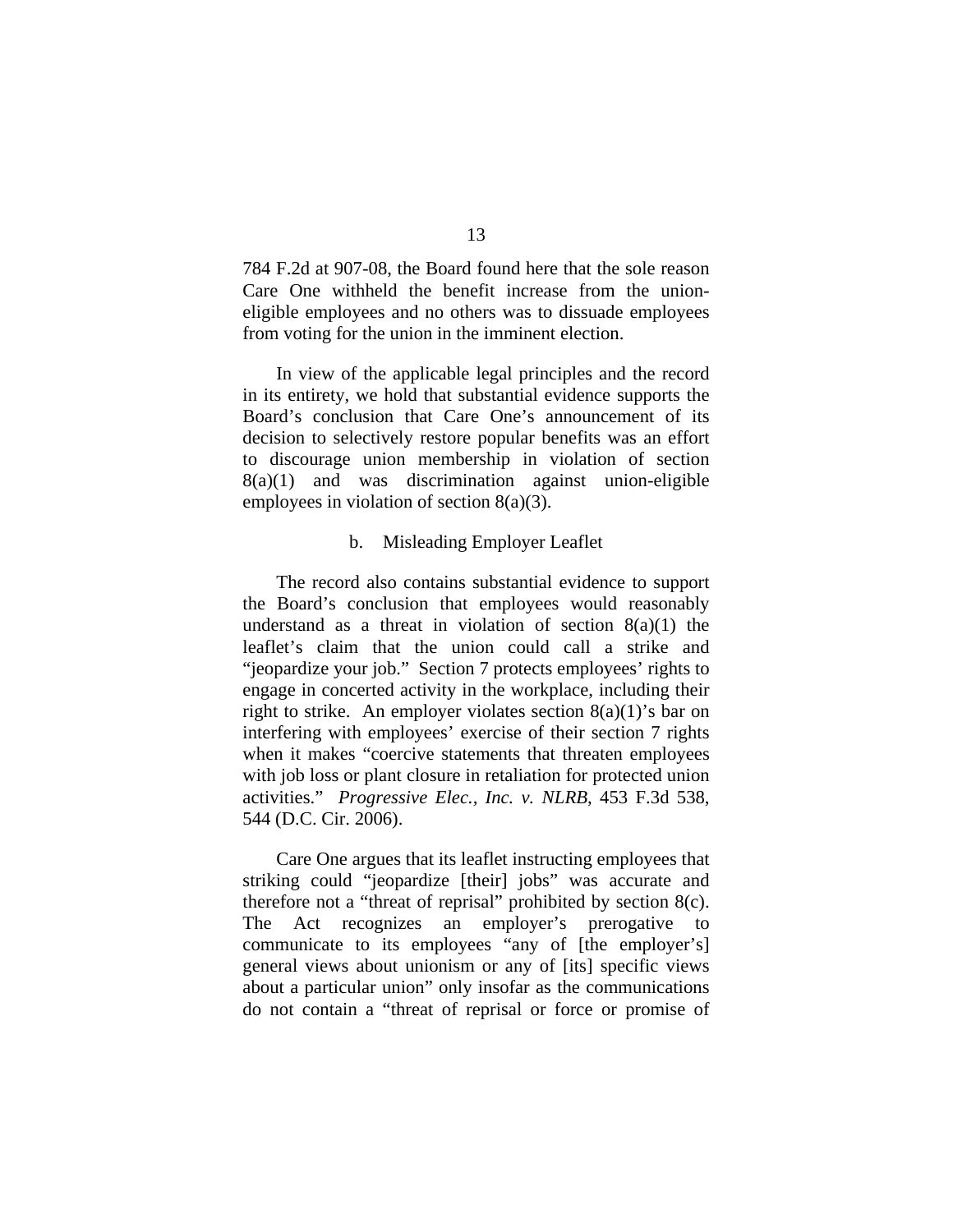benefit." *NLRB v. Gissel Packing Co.*, 395 U.S. 575, 618 (1969) (quoting 29 U.S.C. § 158(c)); *see also Progressive Elec.*, 453 F.3d at 544. An employer's freedom to "make a prediction as to the precise effects" it expects unionization to have on the business and its employees is limited to predictions based on "objective fact[s]" about events beyond the employer's control, or a "management decision already arrived at" before the unionization effort. *Gissel Packing*, 395 U.S. at 618. Any such employer prediction must also be "consistent with the law." *Eagle Comtronics, Inc.*, 263 N.L.R.B. 515, 516 (1982). An employer may truthfully inform its employees of their rights and duties, and, in particular, is not required to "fully detail[] the protections" that a striking employee enjoys in the event of an economic strike. *Id*. at 516; *see Laidlaw Corp.*, 171 N.L.R.B. 1366, 1369-70 (1968).

 Care One's leaflet violated those principles because it failed accurately to characterize the implications of a strike for employees' jobs. The leaflet said, "Do you want to give outsiders the power to jeopardize your job by putting you out on strike?" J.A. 183. The leaflet overstated the risks to workers on economic strike, who retain important job protections: If their jobs have not been filled by replacements, employees are entitled to full reinstatement immediately after a strike, or, if their positions have been filled, "upon the departure of replacements." *Laidlaw*, 171 N.L.R.B. at 1369-70. They "remain employees" even where "their positions are filled by permanent replacements" as long as the striking employees "unconditionally apply for reinstatement." *Id*. Striking employees are also entitled to retain their pre-strike seniority when they return to active status. *See, e.g.*, *Olin Mathieson Chem. Corp. v. NLRB*, 232 F.2d 158, 160 (4th Cir. 1956), *aff'd*, 352 U.S. 1020 (1957);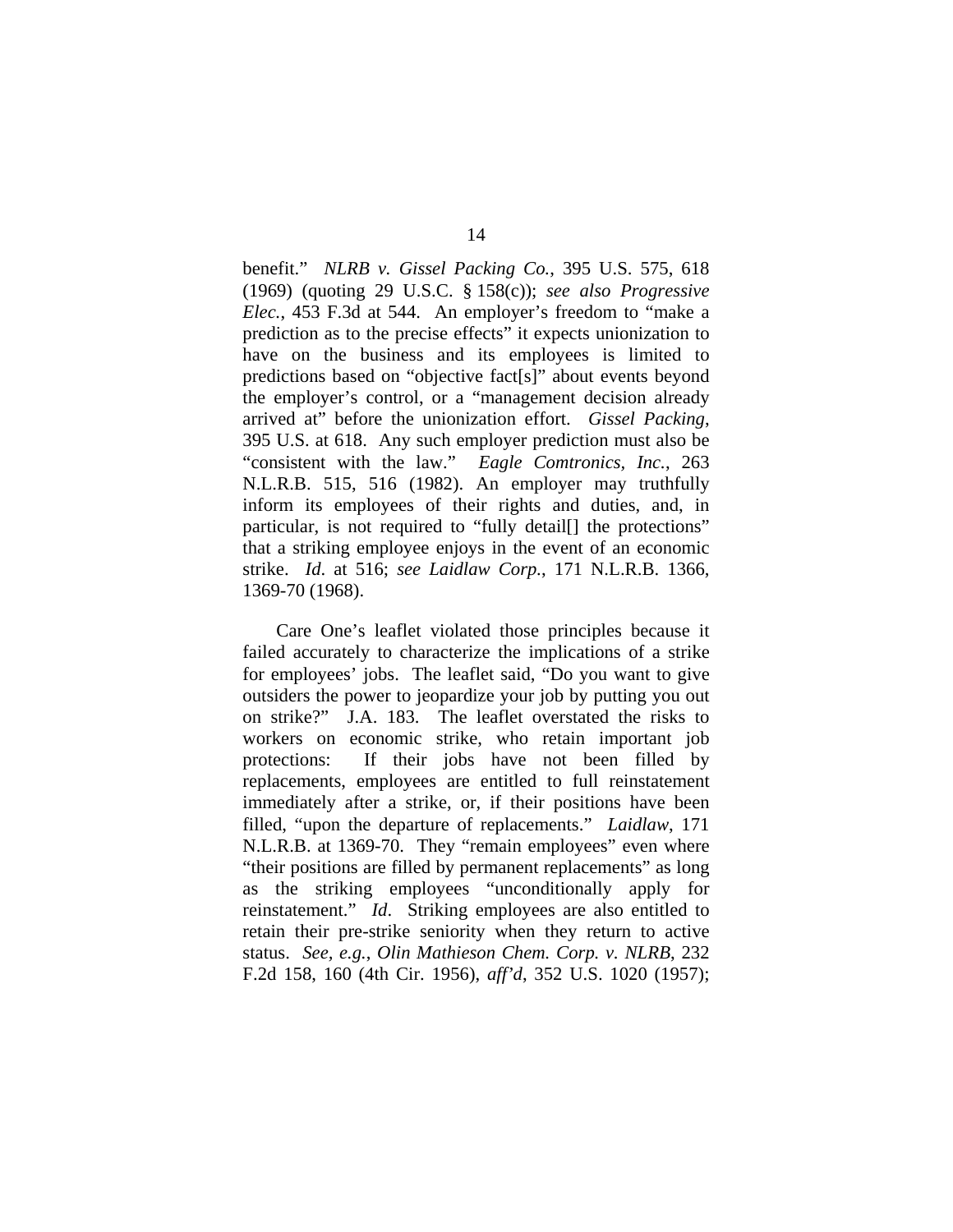*Republic Steel Corp. v. NLRB*, 114 F.2d 820, 821 (3d Cir. 1940).

The Board's distinction here between Care One's legally inaccurate claim that striking employees risk loss of a *job* and the permissible explanation that striking employees risk loss of *job status* may seem picayune, but we do not gainsay the Board's judgment of the significance of that distinction to employees exercising their protected right to form a union. In prior cases, the Board has found that employer statements that informed employees that striking could jeopardize their "job status" were accurate, and thus lawful, but the Board underscored that an employee's "job status" is distinct from her "job." When the Board in *Rivers Bend*, 350 N.L.R.B. 184, 185 (2007), for example, held that the employer's statement that hiring striker replacements "puts each striker's continued job status in jeopardy" was not a threat of termination in violation of Section  $8(a)(1)$ , the Board specifically emphasized that the employer "did not say that replaced strikers would permanently lose their jobs." *Id*.; *see Novi American, Inc.*, 309 N.L.R.B. 544, 545-46 (1992).

The Board reasonably concluded that the Company's leaflet was not truthful and could reasonably be construed as threatening in its blanket statement that striking could cost employees their job. The Board accordingly was justified in determining that the leaflet violated employees' section  $8(a)(1)$  rights.

# c. Captive-Audience Meeting and Misleading Slideshow

Substantial evidence also supports the Board's conclusion that the Company's slideshow violated the Act. Care One's facilities administrator, George Arezzo, aired the slideshow at a mandatory, pre-election meeting for unioneligible employees. The slideshow cast many of those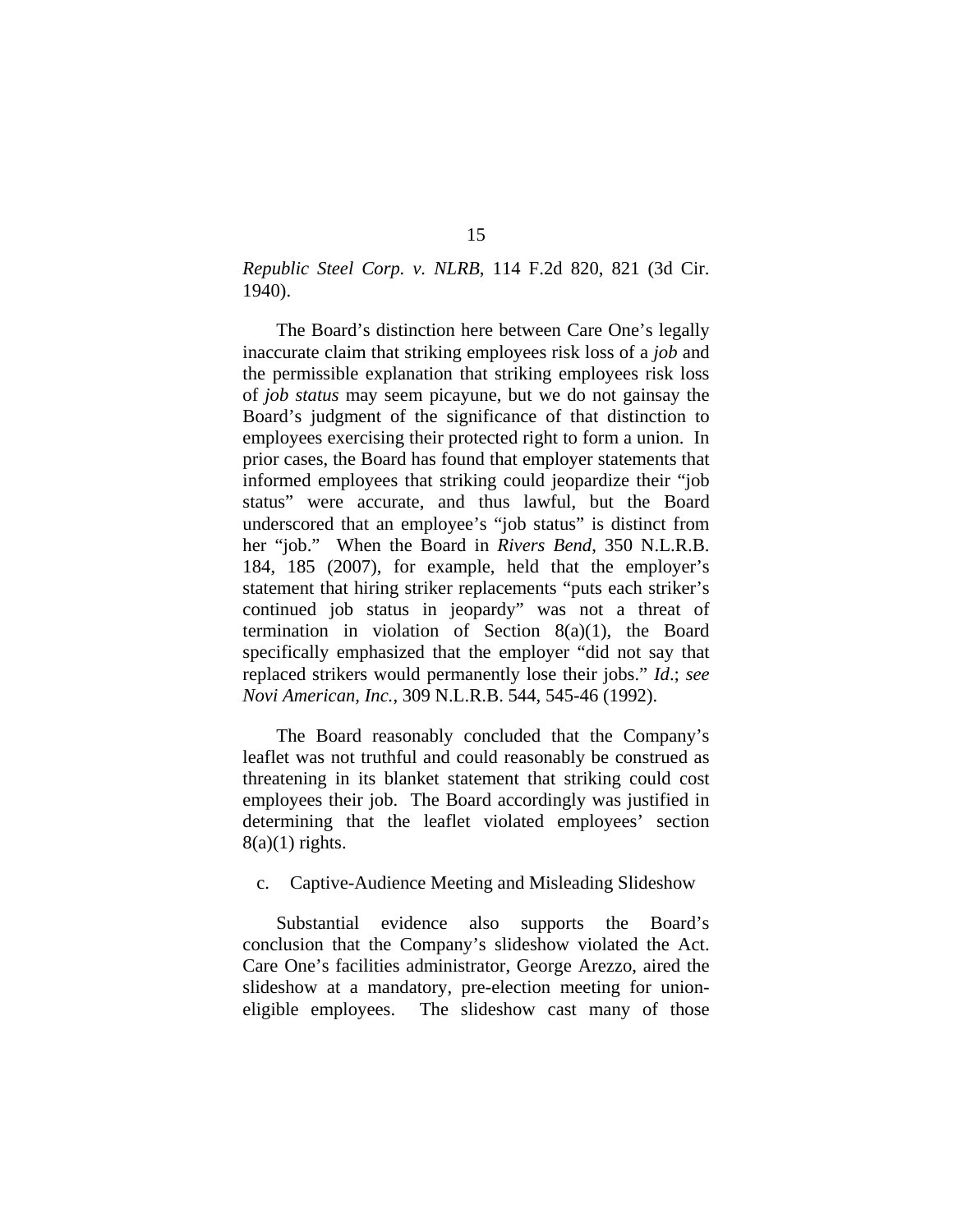employees as supportive of the company's antiunion message, even though the Company never verified the employees' views or obtained their consent to be so depicted.

Because employees have the right to organize and advocate organization, remain neutral, or support an employer's antiunion campaign, an employer may not attribute an antiunion slogan to its employees without obtaining the employees' freely given permission to do so. *See Allegheny Ludlum*, 333 N.L.R.B. 734, 744 (2001). In general, "an employer who has not solicited employees to participate in a campaign videotape" may "nevertheless use their images in the videotape without incurring Section  $8(a)(1)$  liability" only if the video, when "viewed as a whole, does not convey the message that the employees depicted therein either support or oppose union representation." *Id*. at 743 (emphasis omitted). There is no "blanket requirement that employers must obtain employees' explicit consent before including their images in campaign videotapes." *Id*. at 744. But an employer may not without permission use an employee's image to impute to the employee an opinion about unionization.

This is not a case of an employer displaying employees' images without "indicat[ing] the position of the employees on the subject of unionization." *Id*. at 744. The slideshow included images of happy, union-eligible employees making heart signs and smiling together, accompanied by the song "We Are Family." *See* J.A. 189. Arezzo had repeatedly tied the refrain of that song—"we are family"—to the antiunion message he was promoting. *Id*. The Board concluded, based on substantial evidence, that the context, purpose, and message of the slideshow that Arezzo showed to Care One employees at the mandatory March 21 meeting implied that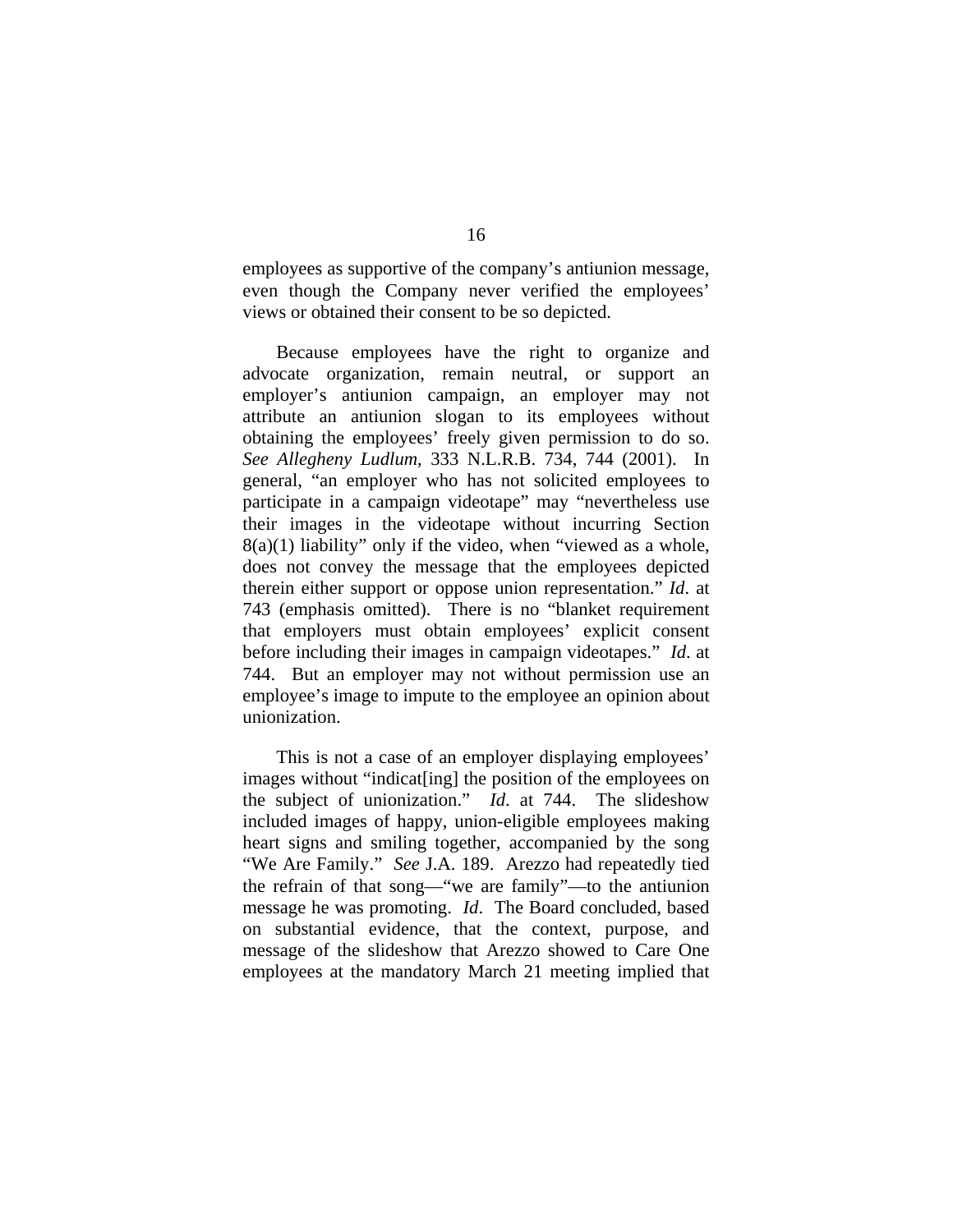the depicted employees opposed unionization—a depiction that interfered with those employees' section 7 rights.

Care One argues that the Board erred by looking only to whether the slideshow was "part of the employer's campaign," without specifically determining that the slideshow ascribed a pro-union view to employees. Br. of Petitioner 52 (quoting December 16, 2014, Decision & Order, J.A. 190). But the Board specifically rejected that argument. It compared Care One's slideshow to one in *Sony Corp.*, which the Board held would cause a viewer to "reasonably conclude that the laughing and smiling photographs of unit employees whose faces appear during the film . . . were meant to show support for the antiunion message of the film as a whole." J.A. 190 (citing *Sony Corp. of Am.*, 313 N.L.R.B. 420, 429 (1993)).

The ALJ's finding that "there was no explicit antiunion message" in the slideshow itself, J.A. 190, does not detract from the Board's determination that, in the context of Arezzo's pitch, the implicit antiunion message was unmistakable. The "we are family" slogan was pervasive in the slideshow, and Arezzo reiterated it afterwards and used it to underscore his antiunion message. *See id*. The Board found that "there were unambiguous 'vote no' messages communicated to employees both before and after" the slideshow was shown, and found that the slideshow formed part of "the Employer's crusade to encourage employees to vote against union representation." *Id*. The findings that Care One's slideshow attributed an antiunion message to the employees pictured are supported by substantial evidence.

d. Memo on Peaceful and Respectful Employee Interaction

Finally, we hold that the Board's conclusion that the memorandum Arezzo posted three days after the union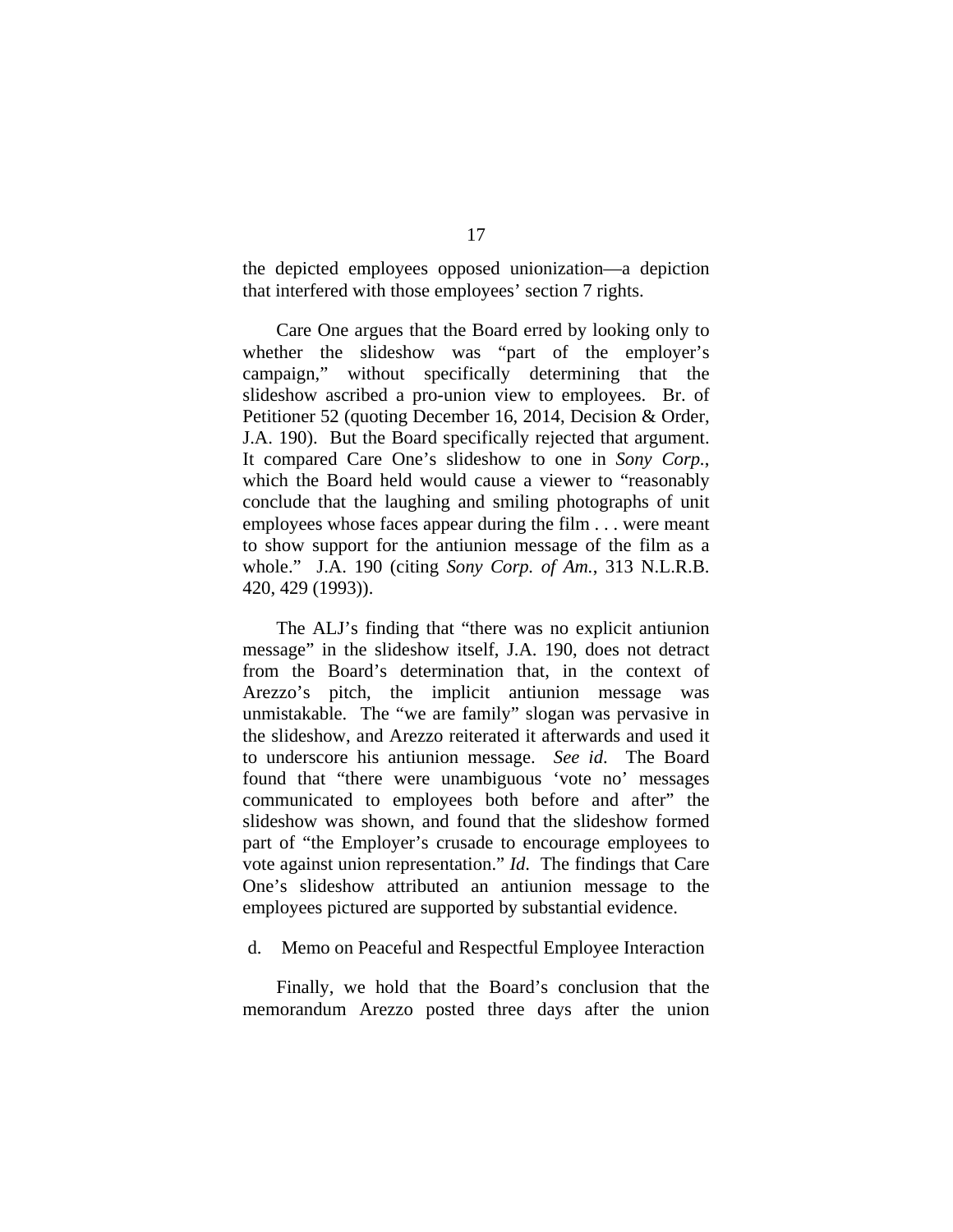election violated section  $8(a)(1)$  is supported by substantial evidence. An employer "violates Section 8(a)(1) when it maintains a work rule that reasonably tends to chill employees in the exercise of their Section 7 rights." *Lutheran Heritage Village-Livonia*, 343 N.L.R.B. 646, 646 (2004). The parties agree that Care One's pre-existing Workplace Violence Prevention Policy (the Policy), and the memorandum Arezzo posted on March 26 attaching and referencing that policy, did not explicitly prohibit any protected employee activity. The question is whether Care One's memorandum reiterating the anti-violence policy was, in context, unlawful because "(1) employees would reasonably construe the language to prohibit Section 7 activity; (2) the rule was promulgated in response to union activity; or (3) the rule has been applied to restrict the exercise of Section 7 rights." *Id*. at 647. The Board found the memorandum unlawful for the first two reasons.

The Board concluded that a reasonable employee could read the memorandum to, in effect, expand the existing Workplace Violence Prevention Policy so that it would newly subject employees to discipline merely for failing to treat other people in the workplace with "dignity and respect" with regard to their stance on unionization. We find adequate record support for the Board's determination that the memo, read in context, could reasonably be understood as instituting a new policy of disciplining protected Section 7 activity.

We emphasize that an exhortation like Arezzo's urging employees to behave with "dignity and respect" would not be unlawful on its own, but for the unlawful implication the Board identified in Arezzo's linking that caution to the disciplinary policy and the referenced protected conduct. We also underscore that the underlying Policy itself has not been shown to be unlawful in any aspect. *Cf. Adtranz ABB*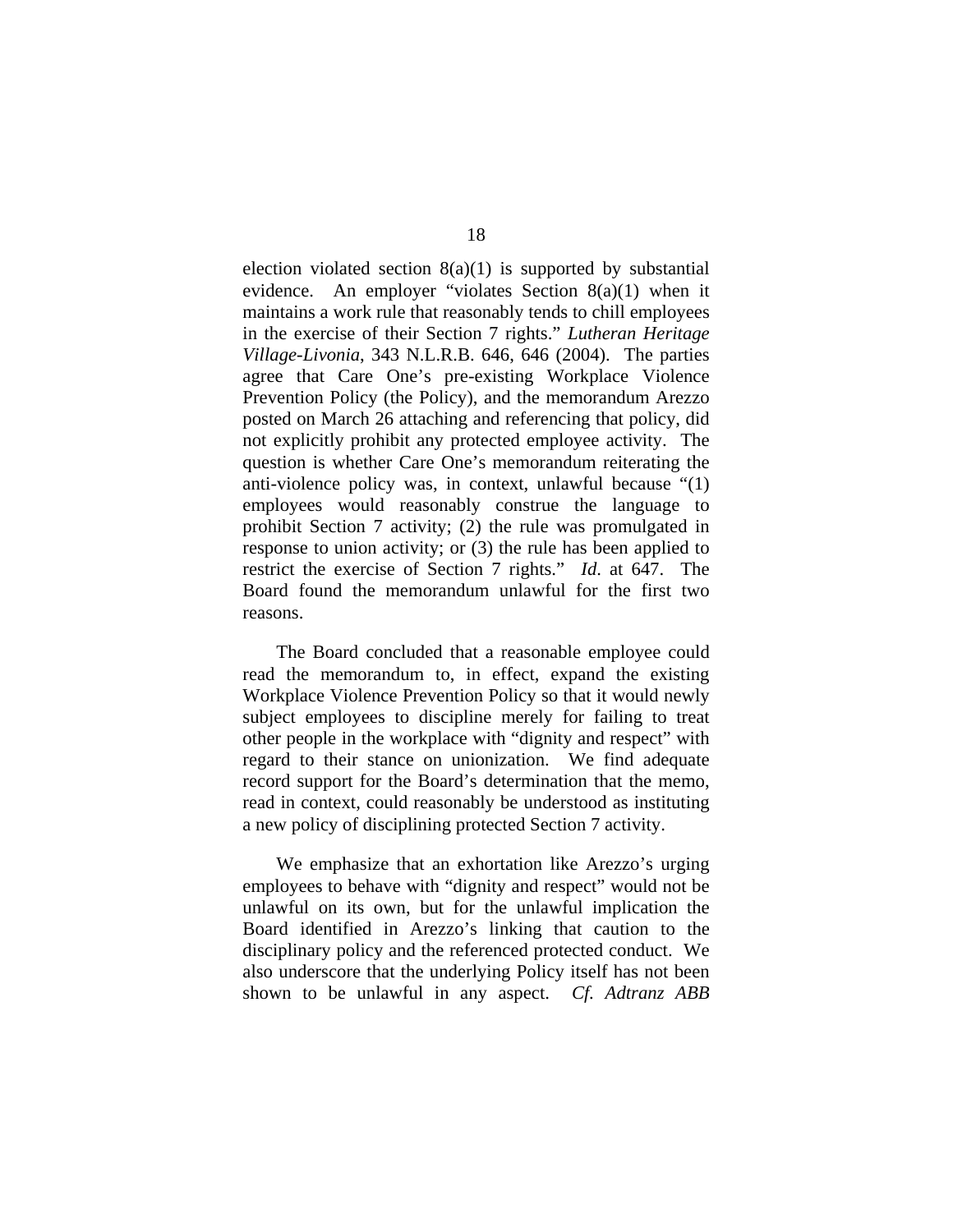*Daimler-Benz Transp., NA v. NLRB*, 253 F.3d 19, 25–28 (D.C. Cir. 2001). We have made clear that employers have the prerogative of "demanding employees comply with generally accepted notions of civility." *See id*. at 27. Nothing in our decision to sustain the Board's order here should be read to discourage employers from insisting that people treat one another with dignity and respect in the workplace.

Nevertheless, the Board had sufficient basis on which to conclude that a reasonable employee could understand the memorandum as not merely an entreaty to respectful behavior, but as a warning that Care One would discipline protected activity such as occurred during the "NLRB election." J.A. 175. In the context in which it was issued, Arezzo's memorandum was reasonably susceptible of that broader interpretation. The memorandum emphasized with explicit reference to the just-concluded election that the employees should "let go" of their differences and start treating one another with "dignity and respect," or risk being in violation of the attached Policy. J.A. 175-76. That Policy expresses Care One's commitment to "maintaining a safe, healthy and secure work environment, and preventing violence in the workplace." J.A. 176. It provides that "[a]cts or threats of violence, including intimidation, harassment and/or coercion" against anyone on the premises "will not be tolerated," and contemplates discipline "up to and including termination of employment and/or legal action as appropriate." *Id*.

The critical fact, as found by the Board, is that "there is no record evidence . . . that any threats actually occurred." J.A. 177. Given that nobody had engaged in the "violence, including intimidation, harassment and/or coercion" that the Policy targets, a reasonable employee might make sense of the otherwise baffling recirculation of that Policy as aimed at